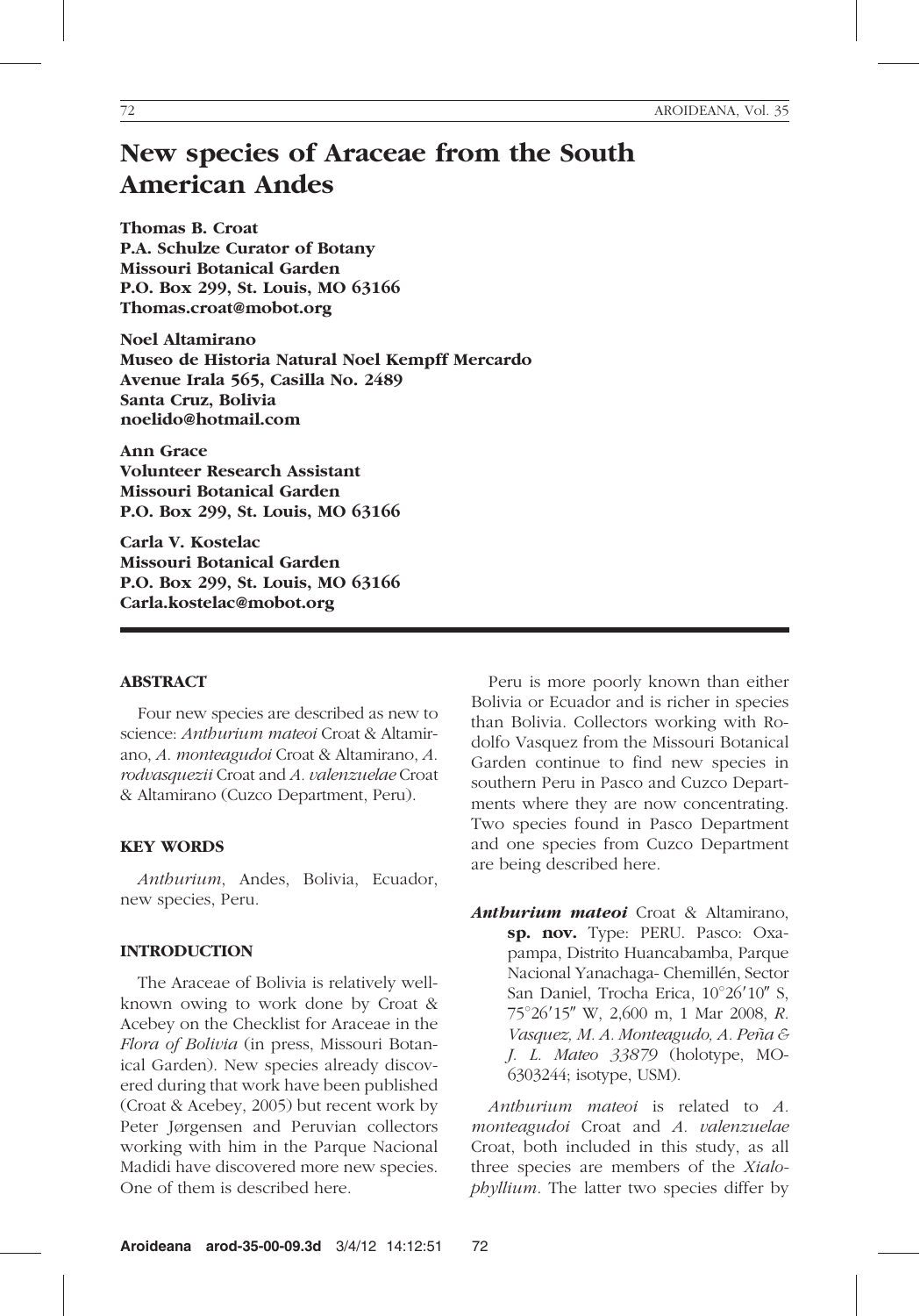having much more elongated blades whereas A. mateoi has ovate blades 17– 18 cm long. In the Lucid Anthurium key, A. mateoi tracks with A. geniculatum Sodiro and A. karstenianum Engl. Anthurium geniculatum is found in Ecuador, has long strap-like blades, is cuneate at the base and has many fine primary lateral veins. Anthurium karstenianum is also found in Ecuador and differs from A. mateoi in having oblong blades, arcuate at the base with the petiole weakly decurrent, 4 basal veins and only 6–8 primary lateral veins.

Terrestrial, scandent; internodes 4– 12 cm long, 0.4 cm diam.; cataphylls persisting as scant fibers 2–4 cm. LEAVES 18.6 cm long with slender, weakly sulcate petioles 11–12 cm long, 2 mm diam., Cshaped, drying dark brown; **geniculum** 1 cm long, faint transverse creases visible microscopically; **blades** broadly ovate, subcordate, 17–18 cm long, 8 cm wide, 2.1 times longer than broad, 1.5 times longer than petiole, broadest at middle, cuspidate apex, epunctate on upper and lower surfaces, drying grey-green, semiglossy on upper surface and yellow-brown, matte on lower surface; **midvein** drying acute and inconspicuous on upper surface, broadly rounded, finely ribbed and darker brown on lower surface; **basal veins** 2 pairs forming **collective veins**, the  $1<sup>st</sup>$  pair free to the base, inconspicuous, running 1– 2 mm from margin ending in the lower 1/4, 2<sup>nd</sup> pair more prominent, loop connecting to primary lateral veins, running 5 mm from margin to the apex; **primary lateral veins** 8 pairs, departing the midrib at  $50^{\circ} - 60^{\circ}$ angle, dry weakly raised, sometimes inconspicuous on upper surface, concolorous on lower surface and finely raised, slightly rounded and more prominent on the lower surface; tertiary veins twisted, irregular, inconspicuous. INFLORESCENCES 39.3 cm long with **peduncle** 35.2 cm long, 3 mm diam., drying dark brown, **stipe** 5.3 cm long, 2 mm diam.; **spathe** 4.2 cm long, 2.1 cm wide, spreading at  $90^\circ$  angle from peduncle, clear green, ovate, drying yellow-brown, spadix 4.3 cm long, 3 mm diam., cylindroid, dark purple-violet, drying very dark brown, 4 flowers visible per

spiral, 3.4 mm long by 1.8 mm wide, lateral tepals 1.2–1.5 mm long, surface minutely granular, outer margins 2-sided, inner margins broadly rounded, often curved upward at center.

Anthurium mateoi is endemic to Peru, known only from the type locality in Pasco Department, Oxapampa Province in the Parque Nacional Yanachaga-Chemillén at 2,600 m in a Montane wet forest life zone (Holdridge et al., 1971).

The species is a member of sect. Xialophyllium characterized by its terrestrial, scandent habit, very long internodes, mostly persistent cataphylls, slender weakly sulcate petioles and ovate brown drying blades with 2 pairs of basal veins. The 1st pair margins out in the lower 1/3 and the  $2<sup>nd</sup>$  pair depart the midrib at 75 $^{\circ}$  and form the collective veins. Anthurium mateoi is also characterized by its long-pedunculate inflorescence, an ovate green spreading spathe and a cylindroid dark purple-violet spadix.

The species is named in honor of Peruvian botanist, J. L. Mateo who was part of the team who collected the type species. Mateo works with Rodolfo Vasquez who is working on a florula of the Oxapampa region.

Anthurium monteagudoi Croat & Altamirano, sp. nov. Type: PERU. Pasco: Oxapampa. Sector Abra esperanza. Parque Nacional Yanachage-Chemillén. 10°31'54" S 075°20'59" W, 2,550 m, 28 Feb 2007, R. Vasquez, A. Monteagudo & V. Flores 32014 (holotype, MO-6242273; isotypes, B, Q, US, USM).

Anthurium monteagudoi is a member of sect. Xialophyllium. Its blade resembles some of the less typical blades of *Anthur*ium valenzuelae also collected from Peru in this study. Anthurium monteagudoi is distunguished from A. valenzuelae in having fewer primary lateral veins (8–12 versus 11–21), distinctive collective vein pattern and a stipe that measures in cm rather than mm. Anthurium monteagudoi tracks in the Lucid Anthurium key with A.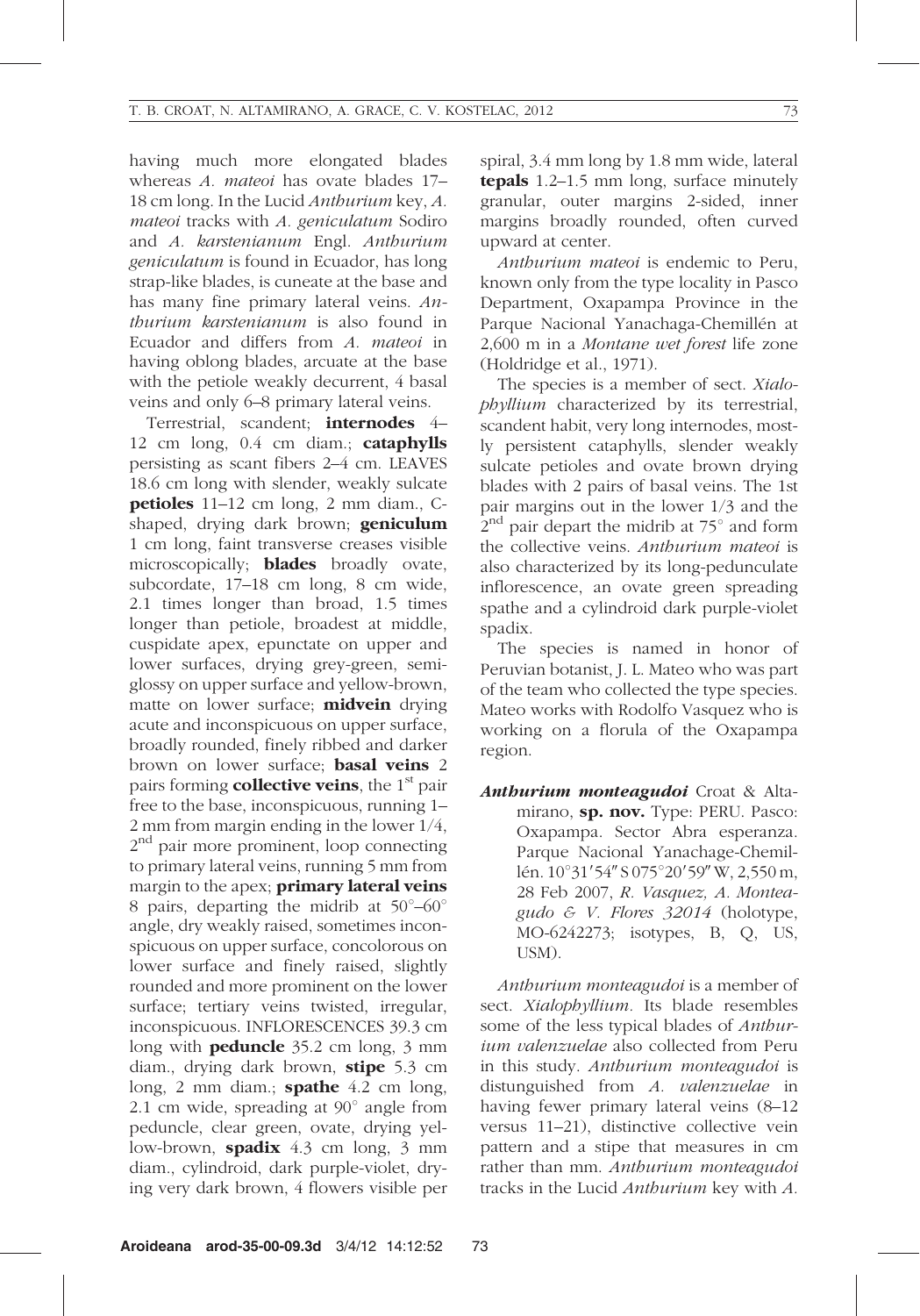aristatum Sodiro, A. funiferum Klotzsch & H. Karst. ex Engl. and A. geniculatum.

Anthurium aristatum is found in Ecuador at a somewhat lower altitude (1,100– 1,800 m). The blades have similar shape but are much larger (20–33 cm long, 8–10 cm wide), primary lateral veins emerge at  $70^{\circ}$ - $80^\circ$  angle from the midvein, the base is broadly obtuse, nearly truncate and blades dry dark reddish brown on both surfaces. Anthurium funiferum also has a larger blade, cataphylls persisting only as loose fibers, and petioles that are much longer (20–30 cm long). Anthurium geniculatum, also from Ecuador, has larger blades, internodes that are 8–10 cm long, many fine primary lateral veins and peduncle length 25–30 cm.

Terrestrial; stem erect; internodes 4-8.5 cm long; **cataphylls** persistent 2–7 cm long, fibrous, drying reddish brown. LEAVES 25 cm long with sheathed petioles, subterete, 5–17 cm long, 1.5–2 mm diam.; **geniculum** 0.8–1.7 cm long; **blades** ovate-elliptic to lanceolate, 9.5–19.5 cm long, 3.7–6.2 cm wide, 2.4–4 times longer than wide, 0.7–1.1 times longer than petiole, long, tapered acuminate at apex, cuneate to subcordate at base, midrib prominent and drying acute on both surfaces, often drying darker brown on lower surface; **primary lateral veins** 7–12 pairs, arising at  $50-55^\circ$  angle, inconspicuous, slightly rounded on upper surface, more acutely raised on lower surface, concolorous on both surfaces; collective **veins** arising prominently from the base, running 4–6 cm, forming a straight-sided Vshape to 2–4 mm from the margin, concolorous on both surfaces; **tertiary veins** reticulate; **upper surface** drying semiglossy, subcoriaceous, minutely papillate, epunctate, drying brown; lower surface drying semiglossy, papillate, with white pustules, yellow-green. INFLORESCENCES 25 cm long, erect, spreading  $60-65^\circ$  from the stem; **peduncle** terete, 9.7–28 cm long; stipe  $0.3-6.5$  cm long; spathe  $3-6.5$  cm long, 0.5–0.8 cm wide, elliptic-lanceolate, reddish green fresh, drying dark brown, semi-transparent; **spadix** cylindrioid, 2-7.2 cm long, 0.1–0.5 cm diam., red, drying dark brown; flowers 3–3.3 mm long, 2.3– 2.5 mm wide, 4–5 visible per spiral, outer

tepal 2-sided, inner tepal broadly rounded, lateral tepal 1.2 mm wide. Anthurium monteagudoi is known only from the type locality in Pasco Department near Oxapampa between 1,900 and 2,910 m in a Tropical moist forest transitioning to

Tropical wet forest life zone. Anthurium monteagudoi is named for Peruvian botanist, Abel Monteagudo who collected the type specimen. Monteagudo works with Rodolfo Vasquez of the Missouri Botanical Garden and has collected many new and interesting Araceae. We are happy to be able to name this interesting new species in his honor in recognition of all his hard work with the Flora of Peru.

Paratypes: PERU. Pasco: Oxapampa, Huancabamba, Sector Abra Esperanza, Parque Nacional Yanachaga-Chemillén  $10^{\circ}22'$  S,  $75^{\circ}27'$  W, 2,900 m, 1 Aug 2003, R. Vásquez, A. Monteagudo, et al., 28432  $(MO, USM); 10^{\circ}37'$  S, 75°20' W, 2,050 m, 21 Sept 2003, J. Lingan, R. Rojas, K. Meza & C. Rojas, 668 (MO, USM); 10°22', 75°36' W, 2,824 m, 10 Oct 2003, Sector Grapanazu,  $10^{\circ}25'$  S,  $75^{\circ}27'$  W, 2,410 m, 12 Oct 2003, *J.* Lingan, I. Salinas & K. Meza, 707 (MO, USM); Sector Chacos-Antena,  $10^{\circ}37'$  S, 75°17′ W, 2,600 m, 14 Jan 2004, R. Vásquez, J. Perea, A. Peña R Francis & L. Mateo 28679 (MO, USM); 10°18'24" S 75°35'06" W, 2,550 m, 20 May 2004, R. Rojas, A. Peña & C. Rojas 2361 (MO, USM); Sector Chacos,  $10^{\circ}37'25''$  S  $075^{\circ}17'43''$  W, 2,100 m, 3 June 2004, R. Rojas, M. Huaman, A. Peña, J. Mateo & C. Rojas  $2600$  (MO, USM); 10°22'33" S 75°36'48" W, 2,720 m, 18 Sep  $2004$ , A. Monteagudo, A. Peña, J. Perea & R. Francis 7094 (MO, USM);  $10^{\circ}38'42''$  S  $075^{\circ}17'30''$  W, 2,740 m, 4 Nov 2004, A. Monteagudo, A. Peña, C. Arias & C. Rojas  $7527$  (B, K, MO,USM);  $10^{\circ}32'34''$  S, 75°21′43″ W, 2,410–2,520 m, 16 Mar 2005, E. Ortiz & J Mateo 496 (MO, USM); Cerca de la laguna San Daniel,  $10^{\circ}15'$  S,  $75^{\circ}16'$  W, 2,400 m, 13 Aug 2005, A. Monteagudo, A. Pena, R. Francis & E. Quintuya, 9287, (MO, QCNE, USM);  $10^{\circ}31'37''$  S,  $75^{\circ}21'16''$ W, 2,910 m, 12 Oct 2006, A. Monteagudo, R. Francis, G. Castillo & L. Cardenas 12783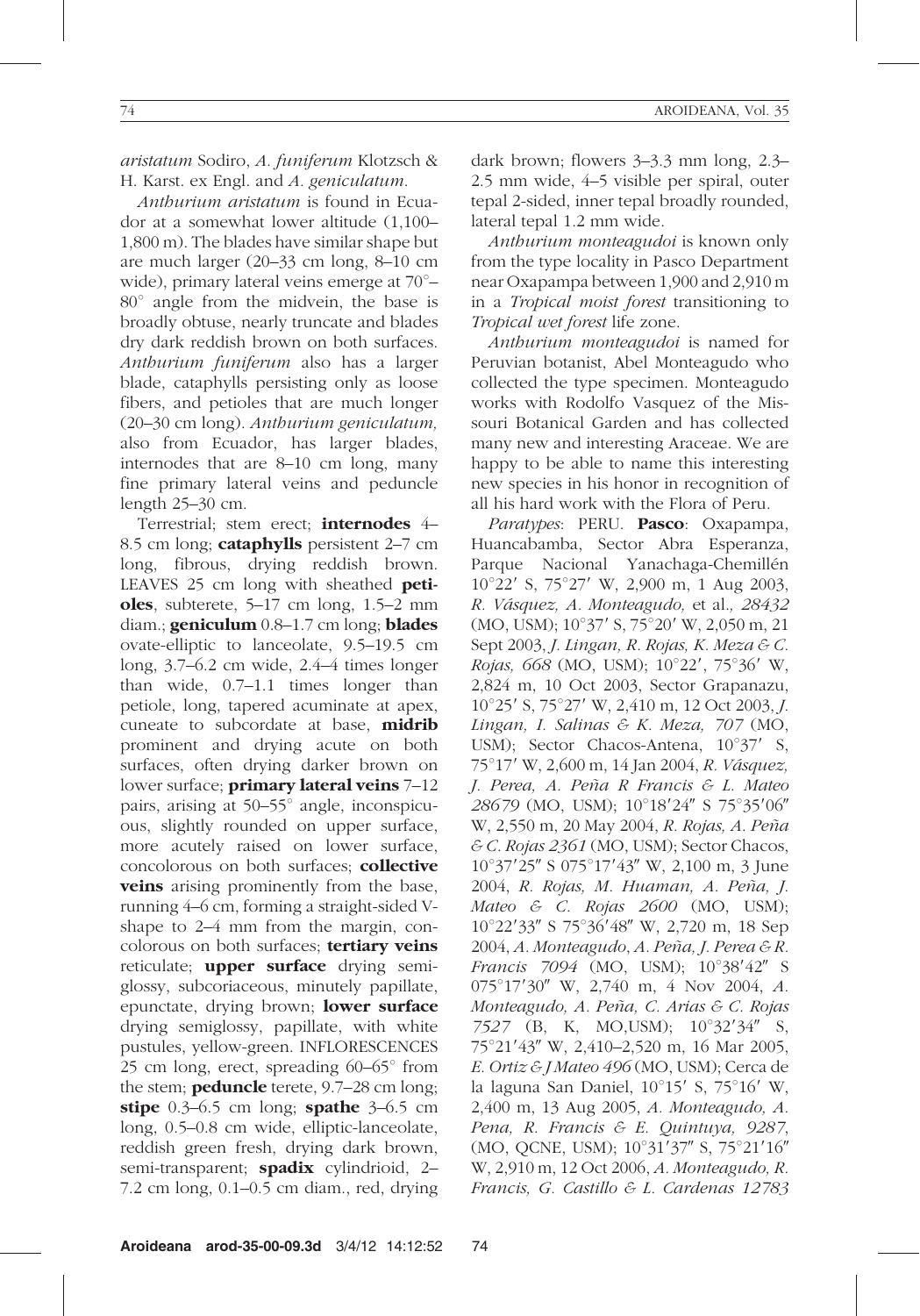(COL, MO, USM);  $10^{\circ}26'46''$  S,  $75^{\circ}26'18$  W, 2,260 m, 21 Apr 2007, A. Monteagudo, A. Peña, & V. Flores 13674 (M,MO, S, USM); 10°22'42" S, 75°27'00", 2,650 m, 01 Dec 2007, A. Monteagudo, A. Peña, V. Flores & R. Rivera 16066 (F, MO, NY, USM). Cajamarca: San Ignacio, Distrito Huarango,  $05^{\circ}03'50''$  S  $78^{\circ}43'19''$  W, 2,378 m, 27 Aug 2007, J. Perea, E. Becerra, A. Peña & J. Diaz 3891 (MO, USM); 2,600 m, 1 Mar 2008, R. Vásquez, A. Monteagudo, A. Peña and J. L. Mateo 33870 (G, GH, MO, USM). BOLIVIA. La Paz: Franz Tamayo Parque Nacional Madidi, Pinalito 14°29'43" S, 68°15'26" W, 1,900-2,020 m, 13 July, 2002, A. Fuentes, A. Araujo, H. Parimo, R. Alvarez & M. Villanueva 4987 (MO, USM).

Anthurium rodvasquezii Croat, sp. nov. Type: PERU. Pasco: Oxapampa; Distrito Huancabamba, Parque Nacional Yanachaga-Chemillén, sector San Daniel, Bosque esclerófilo y pajonal con montículos aislados, 10°26'13" S, 75°27′33″ W, 2,363 m, 25 Feb 2008, R. Vasquez M., A. Monteagudo, A. Peña & J. L. Mateo 33655 (holotype, MO-6266759; isotype, USM).

Anthurium rodvasquezii is perhaps most closely related to A. flavescens Poepp. that also occurs in the Pasco Department and Oxapampa Province and also has a few large flowers per spiral. However that species occurs at lower elevations (235– 700 m) and differs in having typically shorter internodes, typically shorter, more nearly elliptic to oblanceolate-elliptic grayish drying blades.

Terrestrial to 30 cm.; **internodes** green  $2-6$  cm long, 0.7 cm diam; cataphylls  $3-$ 4 cm long, persisting intact, drying reddish brown. LEAVES 36.7 cm long with petioles subterete, 13–19 cm long, 2–3 mm diam., **geniculum** 1.5 cm long, reddish, drying darker than petiole, finely furrowed; **blades** ovate-elliptic, 17–23 cm long, 5–8 cm wide, 2.5–3.2 times longer than broad, 1–1.4 times longer than petiole; abruptly acuminate at apex with 0.8 cm apiculum, cuneate at the base; **midrib** fine, acutely rounded, concolorous above, narrow, flattened drying

reddish below; primary lateral veins 10– 11, very fine, acute, concolorous above, slightly raised, acutely rounded, concolorous, arising from the midrib at  $70^{\circ} - 80^{\circ}$ angle, curving upward near the margin; collective veins arising at the base and loop connecting the primary lateral veins,  $3-4$  mm from the margin; **upper surface** minutely granular, epunctate drying dark brown: **lower surface** minutely granular, epunctate, drying medium brown. INFLORESCENCES 20 cm long with **pedun**cle 12–18 cm long, 2 mm diam., reddish, drying dark brown, stipe  $0.5-0.8$  cm long, 3 mm diam, **spathe** reflexed, green or yellow, 3.2–4.7 cm long, 0.5–1.6 cm wide, spadix yellow, 3.2–5.2 cm long, 0.4–0.7 cm diam., 3–4 flowers per spiral, 3 mm long, 2.5 cm wide, lateral tepals 1.8 mm wide, inner margin broadly rounded, outer margin 2-sided. INFRUCTESCENCES to 5 cm long, 0.8 cm diam.; **berries** 3 mm diam., round, drying yellowish.

Anthurium rodvasquezii is endemic to Peru, known only from the type locality in Pasco Department, Province of Oxapampa, Distrito Huancabamba in the Parque Nacional Yanachanga-Chemillén at 2,363 m in a Lower montane wet forest or Premontane rain forest life zone.

The species is a member of sect. Xialophyllium characterized by its terrestrial habit, elongated slender internodes, longpetiolate leaves, subterete petioles, browndrying oblong-elliptic to narrowly ovateelliptic blades with the collective veins arising from the base and loop-connected with the primary lateral veins as well as by the long-pedunculate inflorescence with the green reflexed spathe and short-tapered yellow spadix with only three flowers visible per spiral.

The species is named in honor of renowned Peruvian botanist, Rodolfo Vasquez who has published floras of the Iquitos Region in Loreto Department and the Río Cenepa region in Amazonas Department. Vasquez is now working on similar works centered on the Oxapampa region in Pasco Department where he and his crew collected the type specimen of this species.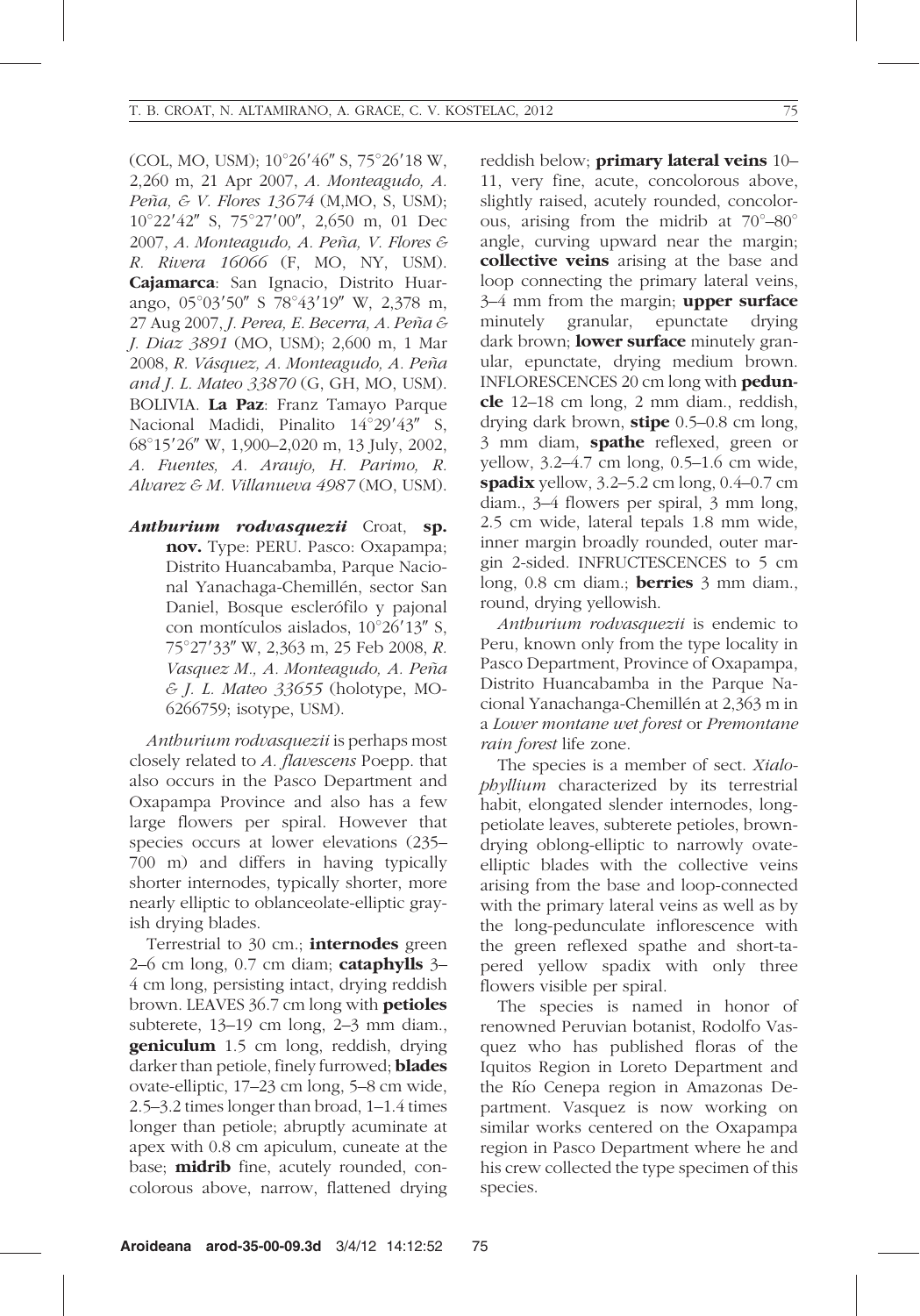Paratype: PERU. Pasco: Oxapampa; Distrito Huancabamba, Parque Nacional Yanachaga-Chemillén, Sector Tunqui, camino al valle del Palcazúm bosque montano maduro,  $10^{\circ}16'24''$  S,  $75^{\circ}30'37''$  W, 15 Sep 2006, G. A. Castillo, V. Flores, L. Hernani & M. Corrales M. 996 (MO, USM).

Anthurium valenzuelae Croat & Altamirano, sp. nov. Type: PERU. Dept. Cuzco: Province Calca, Distrito Quebrada Yantile, camino a Lacco, in primary moist forest,  $12^{\circ}38'51''$  S 07°215'13″ W, 2,425 m, 23 Feb 2004, L. Valenzuela, E. Suclli, I. Huamantupa, A. Carazas 2866 (holotype, MO-4780142; isotypes, K, NY, US, USM).

A few blades of Anthurium valenzuelae that were wider than typical for the species were similar to A. monteagudoi but A. monteagudoi is distinguished by having fewer primary lateral veins (8–12 versus 11–21) and collective veins which emerge prominently from the base forming a straight-sided V for 4–6 cm to near the margin.

Epiphytic vine to 1.5 m tall; internodes longer than wide, 1–3 cm long, 0.4–0.8 cm diam.; cataphylls persisting as fibers with apex acute, 2–8 cm long, drying reddish brown. LEAVES 27.3 cm long with petioles terete, 3.5–23 cm long (average 7.3 cm), 0.2–0.3 cm diam., weakly sheathed, shallowly and broadly sulcate; **geniculum** 0.5–1 cm long, drying darker than petiole; blades green, lanceolate, acuminate at apex, obtuse at base, with straight margins 9–35 cm long (average 20.8 cm), 1.2–6 cm wide (average 2.8 cm), 3.5–12.5 times longer than broad (average 7.8), 1.3–7 times longer than petiole (average 3.1), drying medium to dark reddish brown, semiglossy above and below, glandular punctations are lacking on both surfaces but many specimens have white pustules on the lower surface; **midrib** red, drying sunken above, prominently raised, bluntly acute below; **primary lateral veins** 11-21 pairs (average 14), arising at  $45^{\circ}$  to  $60^{\circ}$ angle, drying finely raised, slightly rounded, more conspicuous on lower surface; collective veins arising from the base and running 2–3 mm from margin, conspicuous on both surfaces; tertiary veins conspicuous below, less conspicuous above. IN-FLORESCENCES 22 cm long; **peduncle** terete,  $5-33$  cm long (average 17); stipe  $0.2-0.5$  cm long; **spathe** green or reddish, spreading, lanceolate, 3–7 cm long, 0.3– 1.2 cm wide, acuminate at apex, drying dark brown; **spadix** erect, red to violet, 2.4–15 cm long (average 7.3 cm), 0.3–0.5 cm wide, cylindroid, tapered, drying dark brown, 3–5 **flowers** visible per spiral, 1.8–3.4 mm long, 1.5–2.4 mm wide, **tepals** outer margins 2-sided, inner margin broadly rounded. lateral tepals 0.8–1.8 mm wide.

Anthurium valenzuelae is a member of sect. *Xialophyllium*. It is known from the type locality in Cuzco Department of Peru at about 2,400 m elevation. It has also been found at Oxapampa and San Ignacio in Peru between 2,000 and 3,200 m. In Ecuador the species has been found in Morona-Santiago and Zamora-Chincipe Provinces at altitudes between 900 and 2,300 m. Thirty-seven specimens have been examined and classified as Anthurium valenzuelae. The species is characterized by long, strap-like blades. Although the length-width ratios of the blades show considerable variation from 3.5 to 12, other features such as venation pattern, flower structure, persistent cataphylls and long internodes indicate they belong to a single, distinct species.

In the Lucid Anthurium key, Anthurium valenzuelae tracks with A. amoenum Kunth & Bouché, A. mindense Sodiro and A. monteagudoi. Anthurium amoenum is found in Bolivia and has broader blades that are nearly ovate, with length/width ratio 2.6. The slender petioles tend to be near the length of the blades. The inner tepal margins are nearly straight. Anthurium mindense is found in Ecuador and has blades that are similar size and proportions to A. venezuelae but their shape is consistently elliptic rather than lanceolate and the apex tends to be cuspidate with a prominent apiculum 1–2 cm long. Another distinguishing character of A. *mindense* is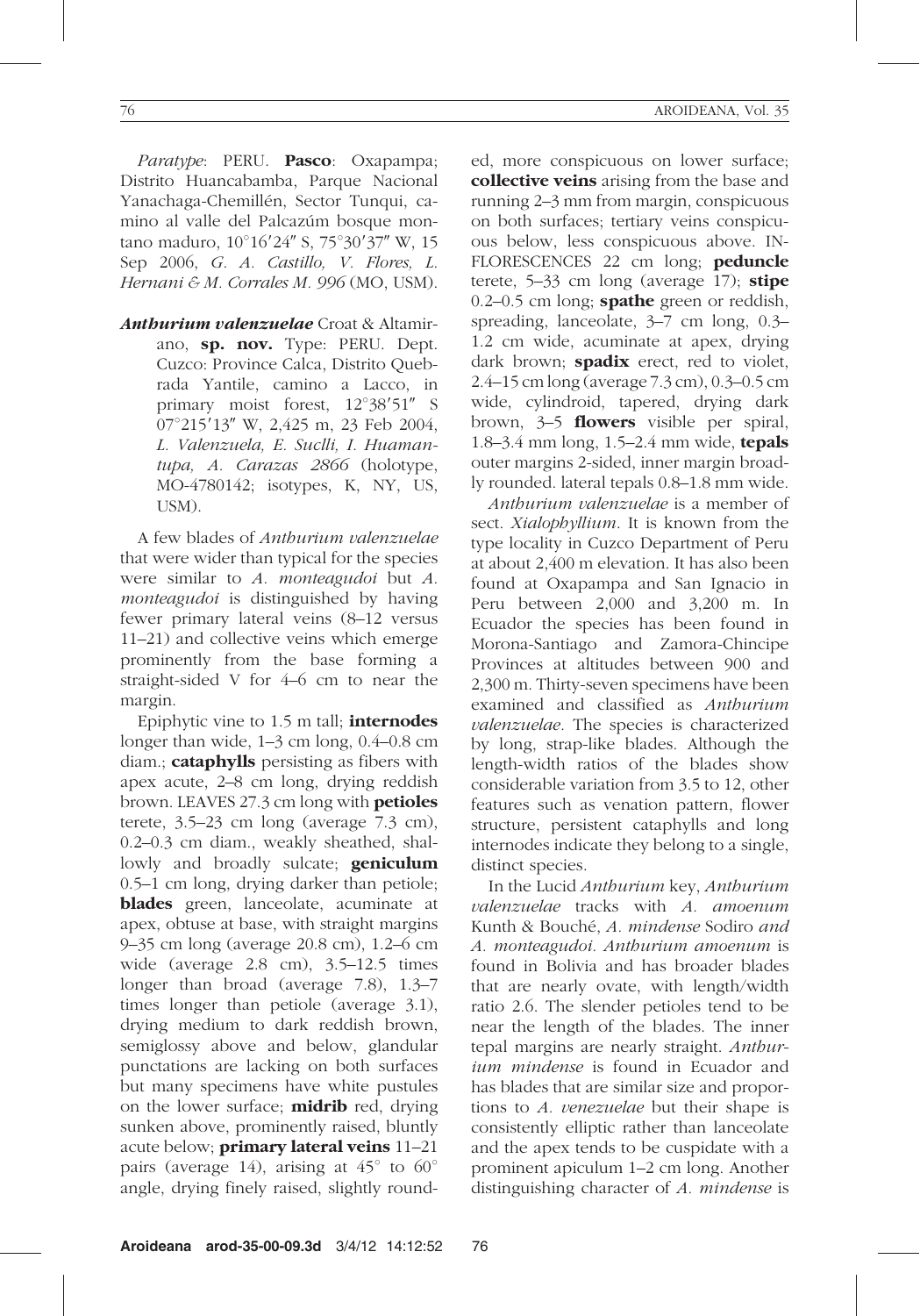the pattern of the prominent collective veins which run 4–6 mm from the margin forming distinct arcs at the juncture of primary lateral veins. A few blades of A. valenzuelae that were wider than typical for the species were similar to A. monteagudoi but A. monteagudoi is distinguished by having fewer primary lateral veins (8–12 versus 11–21) and collective veins which emerge prominently from the base forming a straight-sided V for 4–6 cm to near the margin. In addition, the stipe of A. valenzuelae is a few mm long, while that of A. monteagudoi is many times longer.

The species is named in honor of Peuvian botanist, Luis Valenzuela who was responsible for collecting the type specimen of this species. Valenzuela regularly works with Rodolfo Vasquez in the Oxapampa region where the type specimen was collected. He has collected many interesting and new species of Araceae.

ECUADOR. Morona-Santiago: Cordillera de Cutucú, W slopes, along a trail from Logroño to Yaupi, in the general region, 02°46′ S 078°06′ W, 1,800 m, Nov 1976, M.T. Madison, E.O. Bush, III & E.W. Davis 3434 (NY); 1,600 m, Nov 1976, M.T. Madison et al. 3476 (MO); Cordillera Cutucú, ridge just south and west of Río Itzintza,  $02^{\circ}40'$  S 078 $^{\circ}00'$  W, 4,500–5,500 ft, 17 Nov 1944–5 Dec 1944, W.H. Camp 1308 (MO, NY); Gualaquiza, Cordillera del Cóndor, Cuangos, 20 km east of Gualaquiza, near disputed Peru-Ecuador border, 03°29' S 079°14′ W, 1,500 m, 19 Jul 1993, A. Gentry 80237 (MO, QCNE); Limón Indanza, Cordillera de Huaracayo, east of Cordillera del Cóndor and Río Coangos, forest on sandstone ridge, east of Shuar village of Tinkimints,  $03^{\circ}15'44''$  S  $078^{\circ}12'01''$  W, 1,380 m, 25 Mar 2001, D. Neill & J. Manzanares 13202 (MO, QCNE); Cordillera del Cóndor, sandstone ridge, south of Rı´o Warints, east of main crest of Cordillera del Cóndor,  $03^{\circ}14'03''$  S  $078^{\circ}17'10''$  W, 1,950 m, 14 Dec 2002, D. Neill & Shuar conservation interns 14134 (MO, QCNE). Zamora-Chinchipe: above Valladolid on road to Yangana, 2,300 m, 1 Feb 1985, G. Harling & L. Andersson 21437(GB); 3 km E Paquisha, disturbed primary forest, 1,100 m,

11 Apr 1985, G. Harling 23984 (GB); Campamento Shaime, along Río Nangaritza, forest on calcareous rock, 04°20' S 078°40′ W, 900 m, 14 Feb 1994, H. van der Werff, B. Gray, E. Freire & M. Tirado 12991 (MO); Shaime. Sendero hacia el Hito, 04°22′ S 078°42′ W, 900–1,200 m, 27 Oct 1991, J. Jaramillo 14448 (QCA); Pachicutza, área de transicíon entre el bosque tropical y subtropical. Localidad de coleccíon sendero hacia el hito,  $00^{\circ}33'$  S  $076^{\circ}10'$ W, 1,200–1,350 m, 19 Oct 1991, J. Jaramillo 14129 (QCA); Nangaritza. Shaimi. SE de Campamento Militar, márgen derecha de Rı´o Nangaritza, bosque primario sobre pendientes 45%, rocas calizas aflorando, 04°18′ S 078°43′ W, 930 m, 27 Oct 1991, W. Palacios, I. Vargas & E. Freire 8765 (MO); Zamora, Jamboe Bajo, eastern border of Podocarpus National Park, 04°05' S 078°55' W, 1,100 m, 5 Nov 1996, *J. L. Clark & P.* Conza, P. Walter, M. Zapata 3261 (LOJA, MO, QCNE).

PERU. Cajamarca: Jaén, Pomahuaca, Aguas verdes, 2,370 m, 6 Nov 1999, C. Díaz & L. Campos 10868 (MO, QCNE, UB, US, USM); San Ignacio, San José de Lourdes, ''Base del Cerro Picorana, restos de bosque andino y arbóreo," Cordillera del Condor, 04°59'25" S 078°54'05" W, 2,050–2,160 m, 3 Dec 1998, C. Díaz & S. Fernández 10208 (MO); Dist. Huarango, Caserio Selva Andina, borde de troche, 05°03'17" S 078°45'04" W, 1,890 m, 17 Aug 2006, J. Perea, V. Flores 2664 (HUT, MO); San José de Lourdes, Selva Andina, 04°59'22" S 078°53'03" W, 2,020 m, 21 Nov 1999, R. Vásquez & S. Flores 26300 (MO). Cuzco: Dist. Quebrada Yanatile, camino a Lacco,  $12^{\circ}38'51''$  S  $072^{\circ}15'13''$ W, 2,425 m, 23 Feb 2004, L. Valenzuela, E. Suclli, I. Huamantupa & A. Carazas 2866 (CUZ, MO, USM); La Convención, Dist. Santa Ana, Tunquimayo, Parque alta, rumbo a Puncuyoc, 12°54'31" S 072°48'45" W, 2,400 m, 21 Nov 2005, E. Suclli, I. Huamantupa 2844 (CUZ, MO); Dist. Santa Ana, Madre Selva, 12°53'49" S 072°45'02" W, 2,300-3,200 m, 20 Mar 2004, L. Valenzuela, E. Suclli & G. Calatayud 3075 (CUZ, MO, USM); Urubanba, Distrito Machu Picchu, 13°09' S 72°30' W,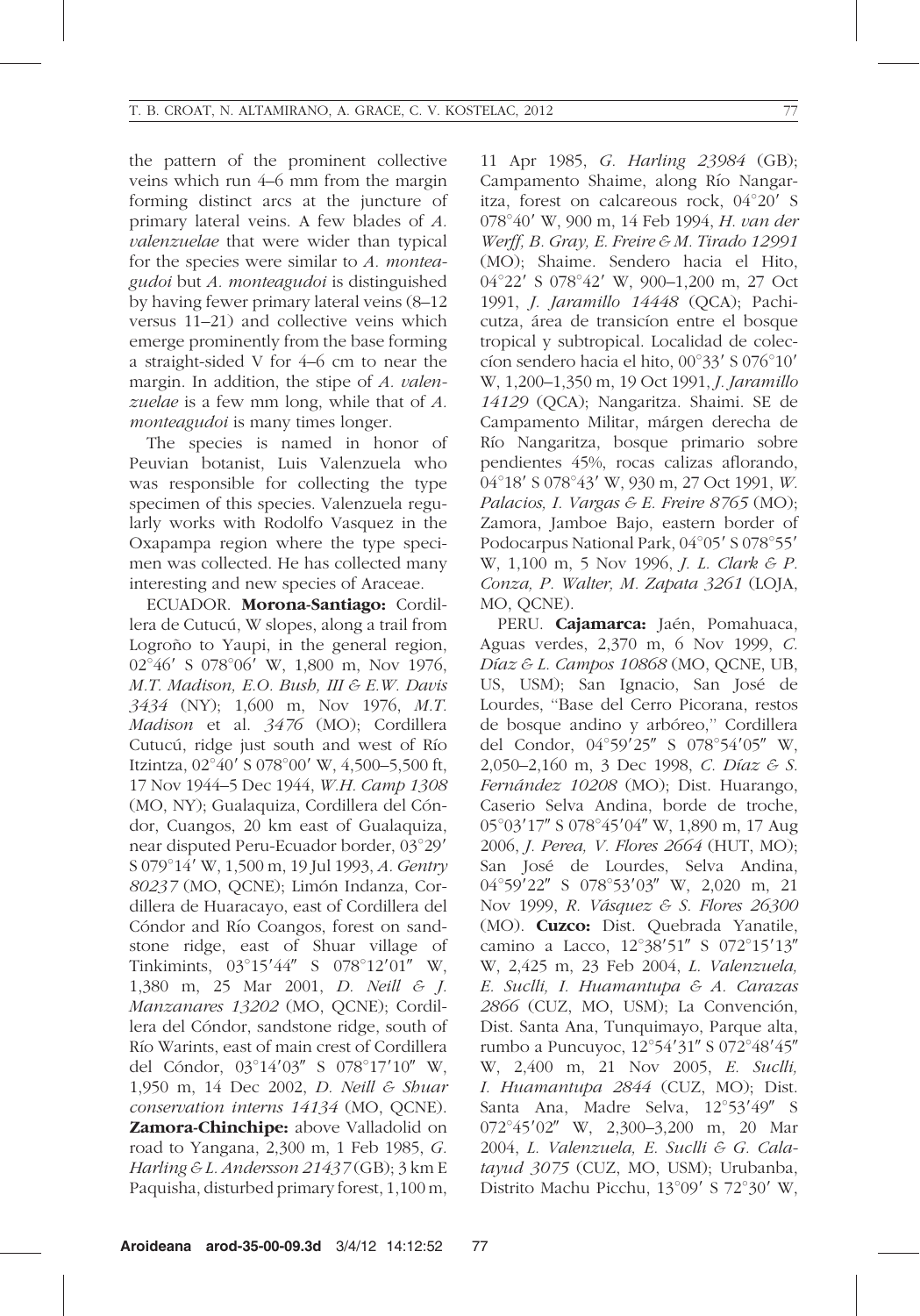

Fig. 1. A. Anthurium mateoi Croat & Altamirano. A. Herbarium type specimen (Vasquez 33879). B. Anthurium monteagudoi Croat & Altamirano. B. Herbarium type specimen (Vasquez 32014). C. Anthurium rodvasquezii Croat C. Herbarium specimen (Lingan 710). D. Anthurium valenzuelae Croat & Altamirano. D. Herbarium specimen (Vasquez 26300).

2,200 m 19 Nov 2003, I. Huamantupa, Y. Gutierrez & E. Quispe 3753 (MO, USM). Cajamarca: San Ignacio, San Jose´ de Lourdes, Base de Cerro Picorano, restos de bosque andino y arboreo,  $04^{\circ}59'$  S 78°54′ W, 2,050–2,160 m, 3 Dec 1998, C. Diaz & S. Fernández 10208 (MO, USM). Jaén, Pomahuaca, Aguas verdes, no coordinates given, 2,370 m, 6 Nov 1999, C. Diaz & L Campos 10868 (MO, USM). Calca, Road